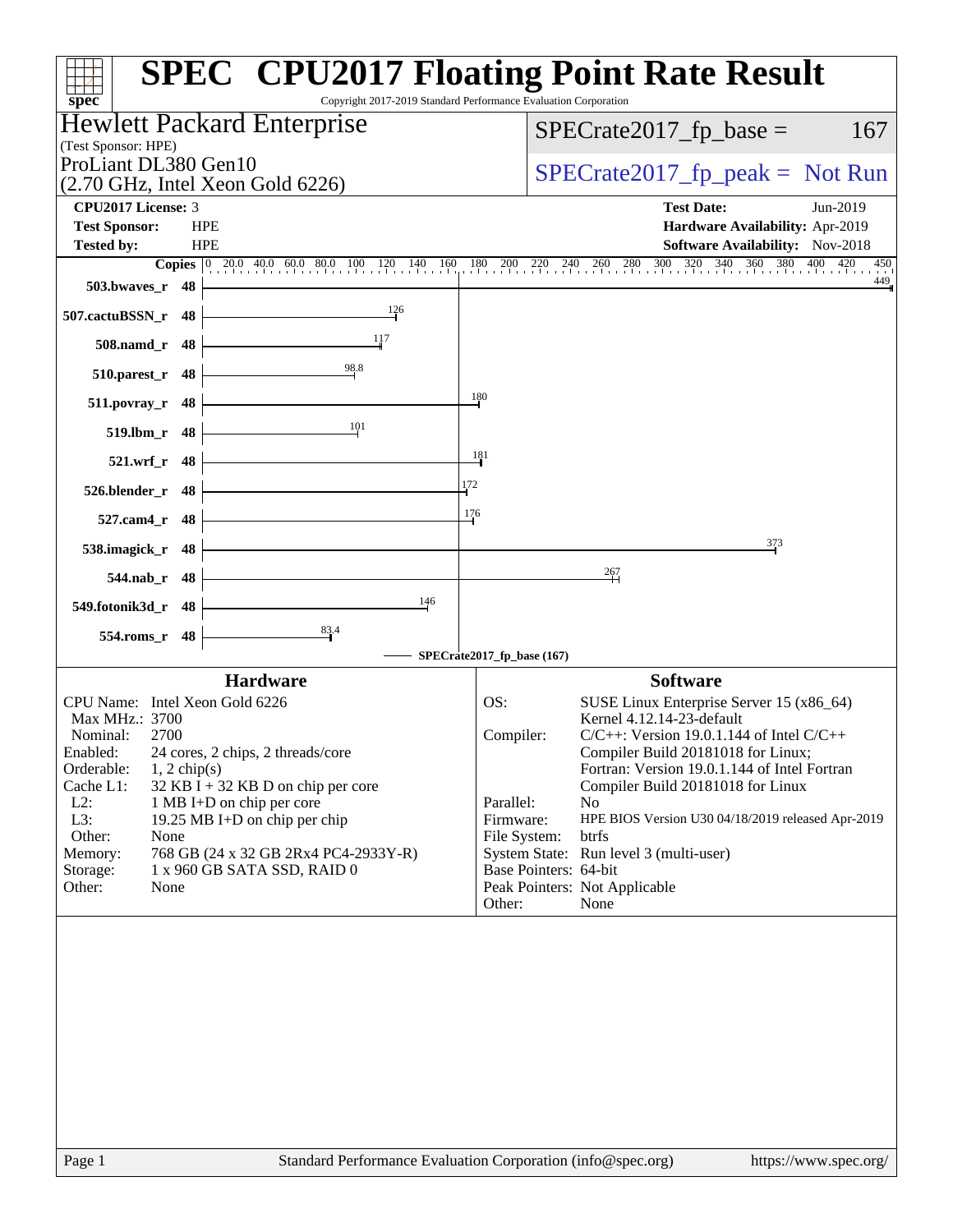Copyright 2017-2019 Standard Performance Evaluation Corporation

### Hewlett Packard Enterprise

(Test Sponsor: HPE)

(2.70 GHz, Intel Xeon Gold 6226)

 $SPECTate2017<sub>fr</sub> base = 167$ 

## ProLiant DL380 Gen10  $SPECTA 526$   $SPECTA 526$   $SPECTA 526$

**[spec](http://www.spec.org/)**

**[CPU2017 License:](http://www.spec.org/auto/cpu2017/Docs/result-fields.html#CPU2017License)** 3 **[Test Date:](http://www.spec.org/auto/cpu2017/Docs/result-fields.html#TestDate)** Jun-2019 **[Test Sponsor:](http://www.spec.org/auto/cpu2017/Docs/result-fields.html#TestSponsor)** HPE **[Hardware Availability:](http://www.spec.org/auto/cpu2017/Docs/result-fields.html#HardwareAvailability)** Apr-2019 **[Tested by:](http://www.spec.org/auto/cpu2017/Docs/result-fields.html#Testedby)** HPE **[Software Availability:](http://www.spec.org/auto/cpu2017/Docs/result-fields.html#SoftwareAvailability)** Nov-2018

### **[Results Table](http://www.spec.org/auto/cpu2017/Docs/result-fields.html#ResultsTable)**

|                                 | <b>Base</b>   |                |                |                |            | <b>Peak</b>    |       |               |                |              |                |              |                |              |
|---------------------------------|---------------|----------------|----------------|----------------|------------|----------------|-------|---------------|----------------|--------------|----------------|--------------|----------------|--------------|
| <b>Benchmark</b>                | <b>Copies</b> | <b>Seconds</b> | Ratio          | <b>Seconds</b> | Ratio      | <b>Seconds</b> | Ratio | <b>Copies</b> | <b>Seconds</b> | <b>Ratio</b> | <b>Seconds</b> | <b>Ratio</b> | <b>Seconds</b> | <b>Ratio</b> |
| 503.bwayes_r                    | 48            | 1071           | 449            | 1070           | 450        | 1074           | 448   |               |                |              |                |              |                |              |
| 507.cactuBSSN r                 | 48            | 483            | 126            | 482            | <u>126</u> | 482            | 126   |               |                |              |                |              |                |              |
| $508$ .namd_r                   | 48            | 395            | 115            | 391            | <b>117</b> | 391            | 117   |               |                |              |                |              |                |              |
| 510.parest_r                    | 48            | 1268           | 99.0           | 1271           | 98.8       | 1273           | 98.7  |               |                |              |                |              |                |              |
| 511.povray_r                    | 48            | 621            | 180            | 623            | 180        | 621            | 180   |               |                |              |                |              |                |              |
| 519.lbm r                       | 48            | 500            | 101            | 500            | <u>101</u> | 500            | 101   |               |                |              |                |              |                |              |
| $521$ .wrf r                    | 48            | 591            | 182            | 593            | 181        | 594            | 181   |               |                |              |                |              |                |              |
| 526.blender_r                   | 48            | 425            | 172            | 426            | 172        | 425            | 172   |               |                |              |                |              |                |              |
| 527.cam4 r                      | 48            | 477            | 176            | 477            | 176        | 476            | 176   |               |                |              |                |              |                |              |
| 538.imagick_r                   | 48            | 320            | 374            | 320            | 373        | 320            | 373   |               |                |              |                |              |                |              |
| 544.nab r                       | 48            | 303            | 267            | 302            | 267        | 298            | 271   |               |                |              |                |              |                |              |
| 549.fotonik3d r                 | 48            | 1275           | 147            | 1277           | 146        | 1278           | 146   |               |                |              |                |              |                |              |
| $554$ .roms_r                   | 48            | 920            | 82.9           | 908            | 84.0       | 915            | 83.4  |               |                |              |                |              |                |              |
| $SPECrate2017$ fp base =<br>167 |               |                |                |                |            |                |       |               |                |              |                |              |                |              |
| $SPECrate2017_fp_peak =$        |               |                | <b>Not Run</b> |                |            |                |       |               |                |              |                |              |                |              |
|                                 |               |                |                |                |            | - - -          |       |               | $\sim$ $\sim$  |              | $\sim$ $\sim$  |              |                |              |

Results appear in the [order in which they were run.](http://www.spec.org/auto/cpu2017/Docs/result-fields.html#RunOrder) Bold underlined text [indicates a median measurement.](http://www.spec.org/auto/cpu2017/Docs/result-fields.html#Median)

### **[Submit Notes](http://www.spec.org/auto/cpu2017/Docs/result-fields.html#SubmitNotes)**

 The numactl mechanism was used to bind copies to processors. The config file option 'submit' was used to generate numactl commands to bind each copy to a specific processor. For details, please see the config file.

### **[Operating System Notes](http://www.spec.org/auto/cpu2017/Docs/result-fields.html#OperatingSystemNotes)**

 Stack size set to unlimited using "ulimit -s unlimited" Transparent Huge Pages enabled by default Prior to runcpu invocation Filesystem page cache synced and cleared with: sync; echo 3 > /proc/sys/vm/drop\_caches runcpu command invoked through numactl i.e.: numactl --interleave=all runcpu <etc>

### **[General Notes](http://www.spec.org/auto/cpu2017/Docs/result-fields.html#GeneralNotes)**

Environment variables set by runcpu before the start of the run: LD\_LIBRARY\_PATH = "/home/cpu2017/lib/ia32:/home/cpu2017/lib/intel64"

 Binaries compiled on a system with 1x Intel Core i9-7900X CPU + 32GB RAM memory using Redhat Enterprise Linux 7.5 NA: The test sponsor attests, as of date of publication, that CVE-2017-5754 (Meltdown) is mitigated in the system as tested and documented.

**(Continued on next page)**

| Page 2 | Standard Performance Evaluation Corporation (info@spec.org) | https://www.spec.org/ |
|--------|-------------------------------------------------------------|-----------------------|
|--------|-------------------------------------------------------------|-----------------------|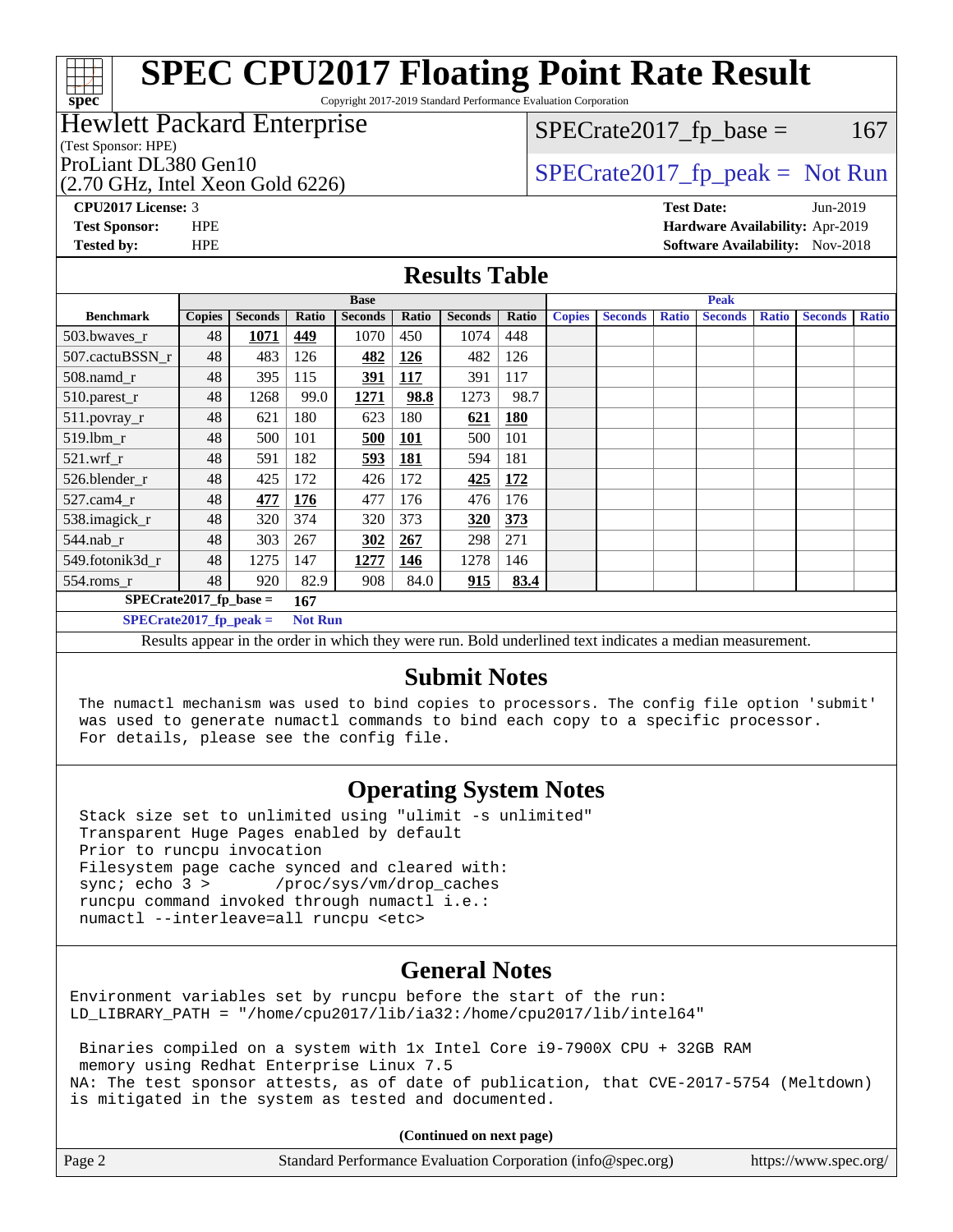Copyright 2017-2019 Standard Performance Evaluation Corporation

### Hewlett Packard Enterprise

 $SPECTate2017<sub>fr</sub> base = 167$ 

### (Test Sponsor: HPE)

(2.70 GHz, Intel Xeon Gold 6226)

ProLiant DL380 Gen10  $SPECTA 526$   $SPECTA 526$   $SPECTA 526$ 

**[spec](http://www.spec.org/)**<sup>®</sup>

**[Tested by:](http://www.spec.org/auto/cpu2017/Docs/result-fields.html#Testedby)** HPE **[Software Availability:](http://www.spec.org/auto/cpu2017/Docs/result-fields.html#SoftwareAvailability)** Nov-2018

**[CPU2017 License:](http://www.spec.org/auto/cpu2017/Docs/result-fields.html#CPU2017License)** 3 **[Test Date:](http://www.spec.org/auto/cpu2017/Docs/result-fields.html#TestDate)** Jun-2019 **[Test Sponsor:](http://www.spec.org/auto/cpu2017/Docs/result-fields.html#TestSponsor)** HPE **[Hardware Availability:](http://www.spec.org/auto/cpu2017/Docs/result-fields.html#HardwareAvailability)** Apr-2019

### **[General Notes \(Continued\)](http://www.spec.org/auto/cpu2017/Docs/result-fields.html#GeneralNotes)**

Yes: The test sponsor attests, as of date of publication, that CVE-2017-5753 (Spectre variant 1) is mitigated in the system as tested and documented. Yes: The test sponsor attests, as of date of publication, that CVE-2017-5715 (Spectre variant 2) is mitigated in the system as tested and documented.

### **[Platform Notes](http://www.spec.org/auto/cpu2017/Docs/result-fields.html#PlatformNotes)**

Page 3 Standard Performance Evaluation Corporation [\(info@spec.org\)](mailto:info@spec.org) <https://www.spec.org/> BIOS Configuration: Thermal Configuration set to Maximum Cooling Memory Patrol Scrubbing set to Disabled LLC Prefetch set to Enabled LLC Dead Line Allocation set to Disabled Enhanced Processor Performance set to Enabled Workload Profile set to General Throughput Compute Workload Profile set to Custom Energy/Performance Bias set to Balanced Performance Sysinfo program /home/cpu2017/bin/sysinfo Rev: r5974 of 2018-05-19 9bcde8f2999c33d61f64985e45859ea9 running on dl380-clx-sles15hs Mon Jun 10 05:53:38 2019 SUT (System Under Test) info as seen by some common utilities. For more information on this section, see <https://www.spec.org/cpu2017/Docs/config.html#sysinfo> From /proc/cpuinfo model name : Intel(R) Xeon(R) Gold 6226 CPU @ 2.70GHz 2 "physical id"s (chips) 48 "processors" cores, siblings (Caution: counting these is hw and system dependent. The following excerpts from /proc/cpuinfo might not be reliable. Use with caution.) cpu cores : 12 siblings : 24 physical 0: cores 0 2 3 4 5 6 8 9 10 11 12 13 physical 1: cores 0 2 3 4 5 6 8 9 10 11 13 14 From lscpu: Architecture: x86\_64 CPU op-mode(s): 32-bit, 64-bit Byte Order: Little Endian  $CPU(s):$  48 On-line CPU(s) list: 0-47 Thread(s) per core: 2 Core(s) per socket: 12 Socket(s): 2 NUMA node(s): 4 Vendor ID: GenuineIntel **(Continued on next page)**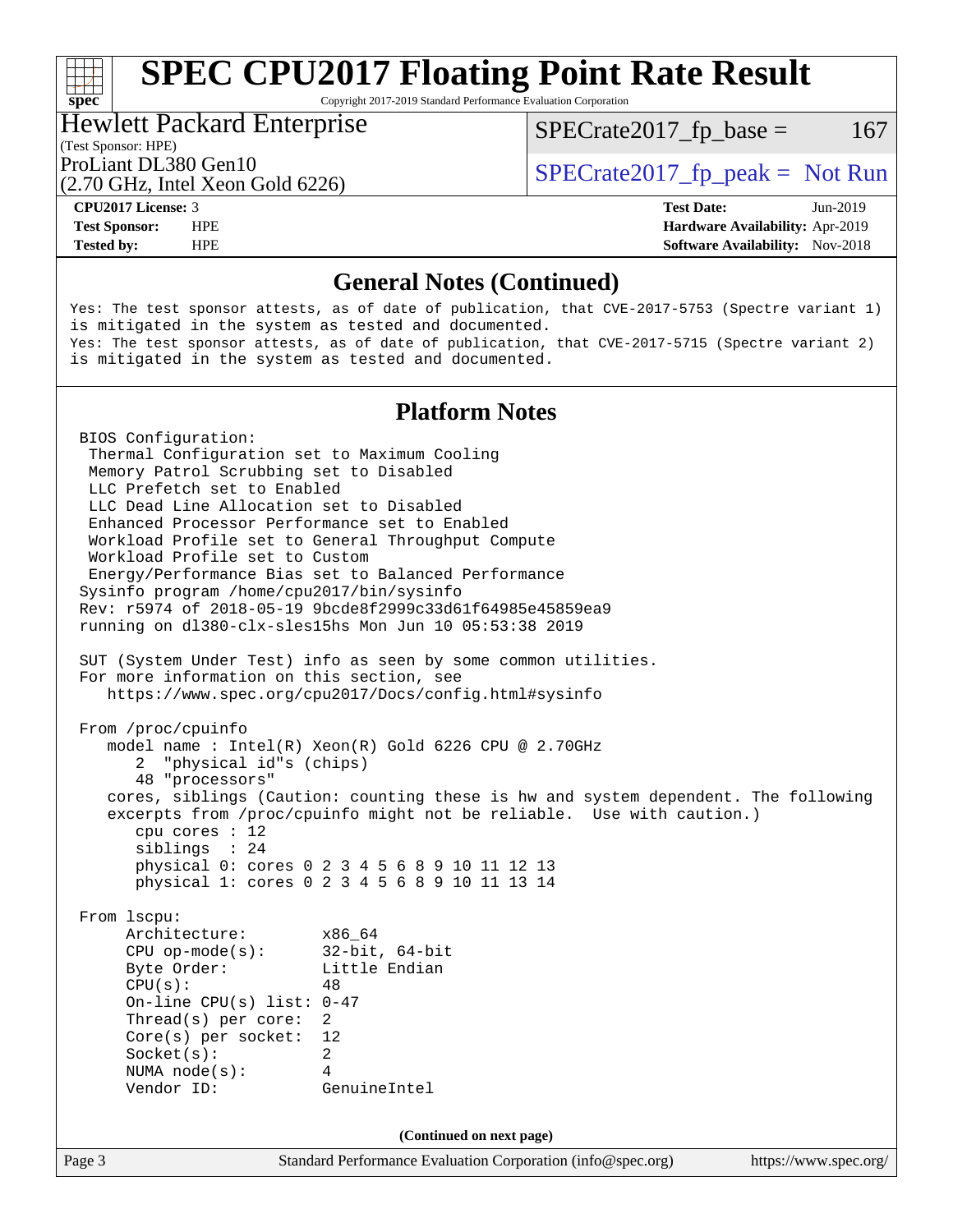Copyright 2017-2019 Standard Performance Evaluation Corporation

## Hewlett Packard Enterprise

 $SPECrate2017_fp\_base = 167$ 

(Test Sponsor: HPE) (2.70 GHz, Intel Xeon Gold 6226)

ProLiant DL380 Gen10<br>  $(2.70 \text{ GHz} \text{ Intel } X \text{eon } \text{Gold } 6226)$  [SPECrate2017\\_fp\\_peak =](http://www.spec.org/auto/cpu2017/Docs/result-fields.html#SPECrate2017fppeak) Not Run

**[spec](http://www.spec.org/)**

 $\pm$ 

**[CPU2017 License:](http://www.spec.org/auto/cpu2017/Docs/result-fields.html#CPU2017License)** 3 **[Test Date:](http://www.spec.org/auto/cpu2017/Docs/result-fields.html#TestDate)** Jun-2019 **[Test Sponsor:](http://www.spec.org/auto/cpu2017/Docs/result-fields.html#TestSponsor)** HPE **[Hardware Availability:](http://www.spec.org/auto/cpu2017/Docs/result-fields.html#HardwareAvailability)** Apr-2019 **[Tested by:](http://www.spec.org/auto/cpu2017/Docs/result-fields.html#Testedby)** HPE **HPE [Software Availability:](http://www.spec.org/auto/cpu2017/Docs/result-fields.html#SoftwareAvailability)** Nov-2018

### **[Platform Notes \(Continued\)](http://www.spec.org/auto/cpu2017/Docs/result-fields.html#PlatformNotes)**

| Page 4                                                                                                                                                                                                                                                                                                                   | Standard Performance Evaluation Corporation (info@spec.org)<br>https://www.spec.org/                                                                                                                                                                                                                                                                                                                                                                                                                                                                                                                                                                                                                                                                                                                                                                                                                                                                                                                |
|--------------------------------------------------------------------------------------------------------------------------------------------------------------------------------------------------------------------------------------------------------------------------------------------------------------------------|-----------------------------------------------------------------------------------------------------------------------------------------------------------------------------------------------------------------------------------------------------------------------------------------------------------------------------------------------------------------------------------------------------------------------------------------------------------------------------------------------------------------------------------------------------------------------------------------------------------------------------------------------------------------------------------------------------------------------------------------------------------------------------------------------------------------------------------------------------------------------------------------------------------------------------------------------------------------------------------------------------|
|                                                                                                                                                                                                                                                                                                                          | (Continued on next page)                                                                                                                                                                                                                                                                                                                                                                                                                                                                                                                                                                                                                                                                                                                                                                                                                                                                                                                                                                            |
| physical chip.<br>$available: 4 nodes (0-3)$<br>node 0 size: 193019 MB<br>node 0 free: 192594 MB<br>node 1 size: 193533 MB<br>node 1 free: 193283 MB<br>node 2 size: 193533 MB<br>node 2 free: 193344 MB<br>node 3 size: 193335 MB<br>node 3 free: 193146 MB<br>node distances:<br>node<br>$\Omega$<br>$\mathbf{1}$<br>2 | node 0 cpus: 0 1 2 3 4 5 24 25 26 27 28 29<br>node 1 cpus: 6 7 8 9 10 11 30 31 32 33 34 35<br>node 2 cpus: 12 13 14 15 16 17 36 37 38 39 40 41<br>node 3 cpus: 18 19 20 21 22 23 42 43 44 45 46 47<br>3                                                                                                                                                                                                                                                                                                                                                                                                                                                                                                                                                                                                                                                                                                                                                                                             |
| /proc/cpuinfo cache data<br>cache size : $19712$ KB                                                                                                                                                                                                                                                                      | xsaveopt xsavec xgetbvl xsaves cqm_llc cqm_occup_llc cqm_mbm_total cqm_mbm_local<br>ibpb ibrs stibp dtherm ida arat pln pts pku ospke avx512_vnni arch_capabilities ssbd<br>From numactl --hardware WARNING: a numactl 'node' might or might not correspond to a                                                                                                                                                                                                                                                                                                                                                                                                                                                                                                                                                                                                                                                                                                                                    |
| Model:<br>Model name:<br>Stepping:<br>CPU MHz:<br>BogoMIPS:<br>Virtualization:<br>L1d cache:<br>Lli cache:<br>$L2$ cache:<br>L3 cache:<br>NUMA node0 CPU(s):<br>NUMA $node3$ $CPU(s):$<br>Flaqs:                                                                                                                         | 85<br>$Intel(R)$ Xeon $(R)$ Gold 6226 CPU @ 2.70GHz<br>7<br>2700.000<br>5400.00<br>$VT - x$<br>32K<br>32K<br>1024K<br>19712K<br>$0 - 5, 24 - 29$<br>NUMA node1 CPU(s): 6-11,30-35<br>NUMA node2 CPU(s): 12-17,36-41<br>18-23,42-47<br>fpu vme de pse tsc msr pae mce cx8 apic sep mtrr pge mca cmov<br>pat pse36 clflush dts acpi mmx fxsr sse sse2 ss ht tm pbe syscall nx pdpelgb rdtscp<br>lm constant_tsc art arch_perfmon pebs bts rep_good nopl xtopology nonstop_tsc cpuid<br>aperfmperf tsc_known_freq pni pclmulqdq dtes64 monitor ds_cpl vmx smx est tm2 ssse3<br>sdbg fma cx16 xtpr pdcm pcid dca sse4_1 sse4_2 x2apic movbe popcnt<br>tsc_deadline_timer aes xsave avx f16c rdrand lahf_lm abm 3dnowprefetch cpuid_fault<br>epb cat_13 cdp_13 invpcid_single intel_ppin mba tpr_shadow vnmi flexpriority ept<br>vpid fsgsbase tsc_adjust bmil hle avx2 smep bmi2 erms invpcid rtm cqm mpx rdt_a<br>avx512f avx512dq rdseed adx smap clflushopt clwb intel_pt avx512cd avx512bw avx512vl |
| CPU family:                                                                                                                                                                                                                                                                                                              | 6                                                                                                                                                                                                                                                                                                                                                                                                                                                                                                                                                                                                                                                                                                                                                                                                                                                                                                                                                                                                   |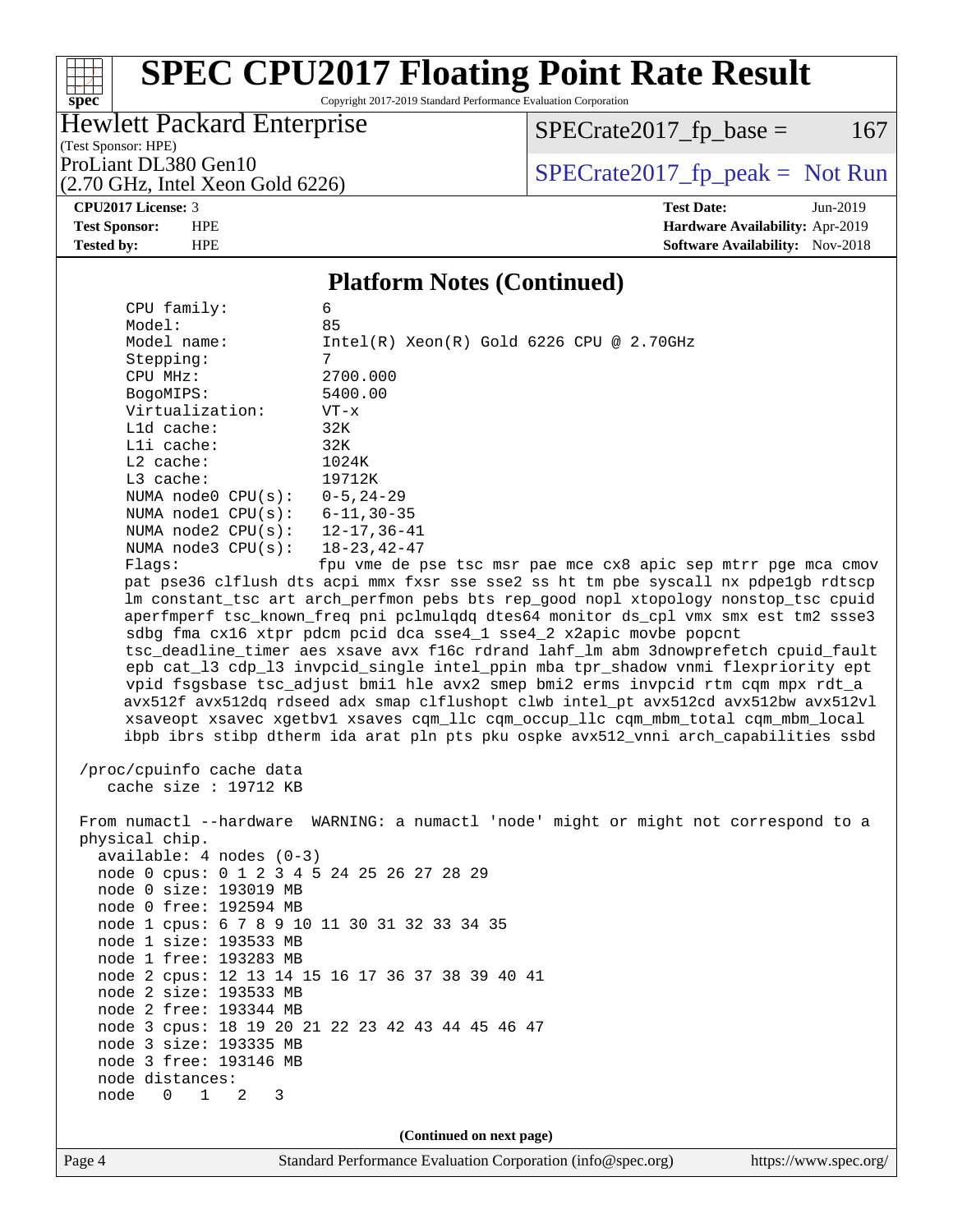| <b>SPEC CPU2017 Floating Point Rate Result</b><br>Copyright 2017-2019 Standard Performance Evaluation Corporation<br>$spec^*$                                                                                                                                                                                                                                                                                                                       |                                                                                                     |
|-----------------------------------------------------------------------------------------------------------------------------------------------------------------------------------------------------------------------------------------------------------------------------------------------------------------------------------------------------------------------------------------------------------------------------------------------------|-----------------------------------------------------------------------------------------------------|
| Hewlett Packard Enterprise<br>(Test Sponsor: HPE)                                                                                                                                                                                                                                                                                                                                                                                                   | $SPECrate2017_fp\_base =$<br>167                                                                    |
| ProLiant DL380 Gen10<br>$(2.70 \text{ GHz}, \text{Intel Xeon Gold } 6226)$                                                                                                                                                                                                                                                                                                                                                                          | $SPECrate2017_fp\_peak = Not Run$                                                                   |
| <b>CPU2017 License: 3</b><br><b>Test Sponsor:</b><br><b>HPE</b><br><b>Tested by:</b><br><b>HPE</b>                                                                                                                                                                                                                                                                                                                                                  | <b>Test Date:</b><br>Jun-2019<br>Hardware Availability: Apr-2019<br>Software Availability: Nov-2018 |
| <b>Platform Notes (Continued)</b>                                                                                                                                                                                                                                                                                                                                                                                                                   |                                                                                                     |
| 0 :<br>31<br>$10 \,$<br>21<br>31<br>10<br>1:<br>21<br>31<br>31<br>31<br>31<br>10<br>21<br>2:<br>3:<br>31<br>31<br>21<br>10<br>From /proc/meminfo<br>MemTotal:<br>791984208 kB                                                                                                                                                                                                                                                                       |                                                                                                     |
| HugePages_Total:<br>0<br>Hugepagesize:<br>2048 kB                                                                                                                                                                                                                                                                                                                                                                                                   |                                                                                                     |
| From /etc/*release* /etc/*version*<br>os-release:<br>NAME="SLES"<br>VERSION="15"<br>VERSION_ID="15"<br>PRETTY_NAME="SUSE Linux Enterprise Server 15"<br>ID="sles"<br>ID_LIKE="suse"<br>$ANSI$ _COLOR=" $0:32$ "<br>$CPE\_NAME='cpe://o:suse: sles:15"$<br>uname $-a$ :<br>Linux dl380-clx-sles15hs 4.12.14-23-default #1 SMP Tue May 29 21:04:44 UTC 2018<br>(cd0437b) x86_64 x86_64 x86_64 GNU/Linux<br>Kernel self-reported vulnerability status: |                                                                                                     |
| CVE-2017-5754 (Meltdown):<br>Not affected<br>CVE-2017-5753 (Spectre variant 1): Mitigation: __user pointer sanitization<br>CVE-2017-5715 (Spectre variant 2): Mitigation: Indirect Branch Restricted Speculation,<br>IBPB, IBRS_FW                                                                                                                                                                                                                  |                                                                                                     |
| run-level 3 Jun 10 05:51                                                                                                                                                                                                                                                                                                                                                                                                                            |                                                                                                     |
| SPEC is set to: /home/cpu2017<br>Filesystem Type Size Used Avail Use% Mounted on<br>/dev/sda3<br>xfs<br>476G 101G 376G 22% / home                                                                                                                                                                                                                                                                                                                   |                                                                                                     |
| Additional information from dmidecode follows. WARNING: Use caution when you interpret<br>this section. The 'dmidecode' program reads system data which is "intended to allow<br>hardware to be accurately determined", but the intent may not be met, as there are<br>frequent changes to hardware, firmware, and the "DMTF SMBIOS" standard.<br>BIOS HPE U30 04/18/2019<br>Memory:<br>24x UNKNOWN NOT AVAILABLE 32 GB 2 rank 2933                 |                                                                                                     |
| (End of data from sysinfo program)                                                                                                                                                                                                                                                                                                                                                                                                                  |                                                                                                     |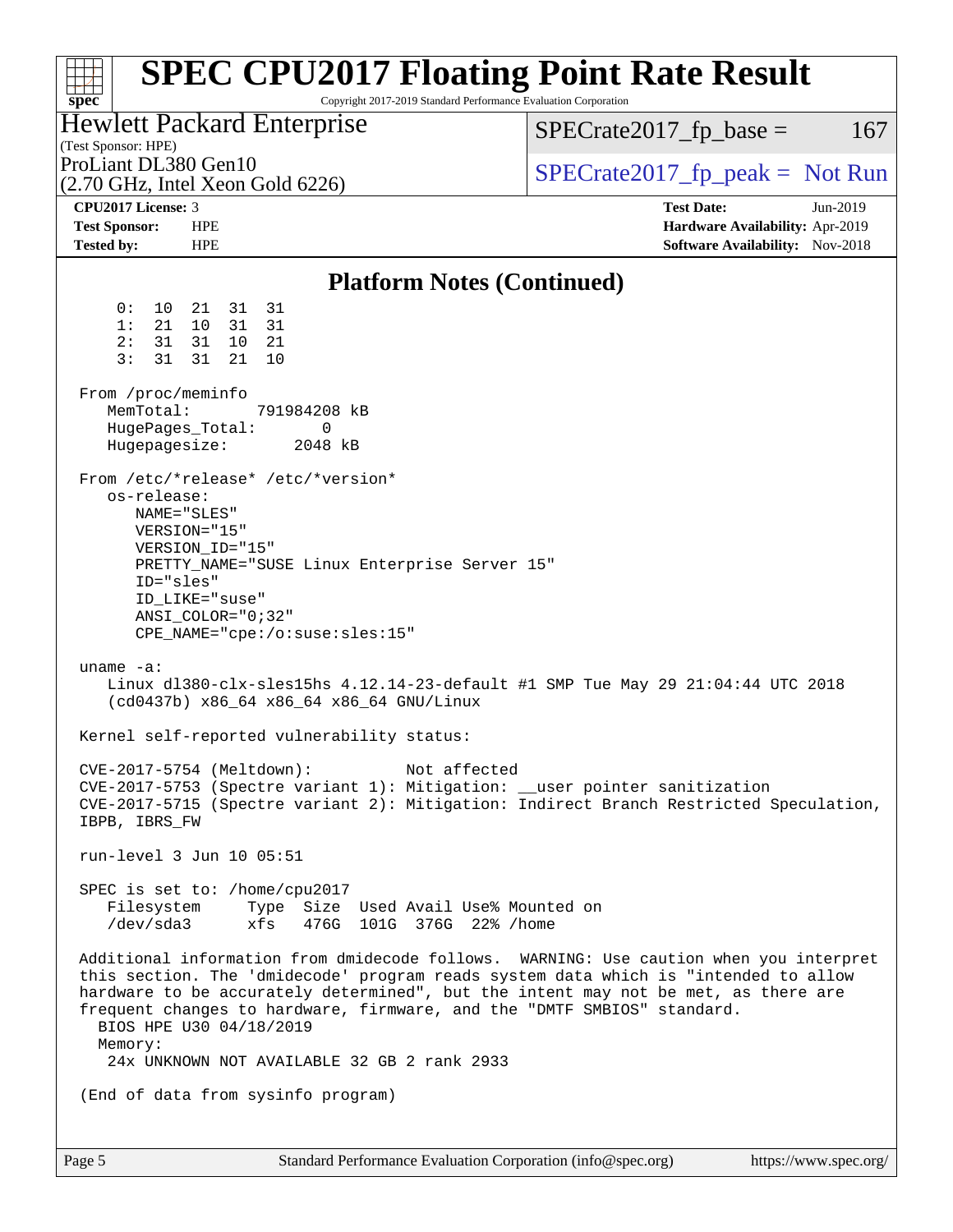Copyright 2017-2019 Standard Performance Evaluation Corporation

## Hewlett Packard Enterprise

(Test Sponsor: HPE)

 $SPECTate2017_fp\_base = 167$ 

(2.70 GHz, Intel Xeon Gold 6226)

ProLiant DL380 Gen10<br>  $(2.70 \text{ GHz} \text{ Intel } X \text{eon } \text{Gold } 6226)$  [SPECrate2017\\_fp\\_peak =](http://www.spec.org/auto/cpu2017/Docs/result-fields.html#SPECrate2017fppeak) Not Run

**[spec](http://www.spec.org/)**

**[Tested by:](http://www.spec.org/auto/cpu2017/Docs/result-fields.html#Testedby)** HPE **HPE [Software Availability:](http://www.spec.org/auto/cpu2017/Docs/result-fields.html#SoftwareAvailability)** Nov-2018

**[CPU2017 License:](http://www.spec.org/auto/cpu2017/Docs/result-fields.html#CPU2017License)** 3 **[Test Date:](http://www.spec.org/auto/cpu2017/Docs/result-fields.html#TestDate)** Jun-2019 **[Test Sponsor:](http://www.spec.org/auto/cpu2017/Docs/result-fields.html#TestSponsor)** HPE **[Hardware Availability:](http://www.spec.org/auto/cpu2017/Docs/result-fields.html#HardwareAvailability)** Apr-2019

### **[Compiler Version Notes](http://www.spec.org/auto/cpu2017/Docs/result-fields.html#CompilerVersionNotes)**

| $CC$ 519.1bm_r(base) 538.imagick_r(base) 544.nab_r(base)                                                                                                                                                                                                                                                                                                                                                                                                                                                                                                             |
|----------------------------------------------------------------------------------------------------------------------------------------------------------------------------------------------------------------------------------------------------------------------------------------------------------------------------------------------------------------------------------------------------------------------------------------------------------------------------------------------------------------------------------------------------------------------|
| Intel(R) C Intel(R) 64 Compiler for applications running on Intel(R) 64,<br>Version 19.0.1.144 Build 20181018<br>Copyright (C) 1985-2018 Intel Corporation. All rights reserved.                                                                                                                                                                                                                                                                                                                                                                                     |
| ____________________________________                                                                                                                                                                                                                                                                                                                                                                                                                                                                                                                                 |
| CXXC 508.namd_r(base) 510.parest_r(base)                                                                                                                                                                                                                                                                                                                                                                                                                                                                                                                             |
| Intel(R) $C++$ Intel(R) 64 Compiler for applications running on Intel(R) 64,<br>Version 19.0.1.144 Build 20181018<br>Copyright (C) 1985-2018 Intel Corporation. All rights reserved.                                                                                                                                                                                                                                                                                                                                                                                 |
| $CC$ 511.povray $r(base)$ 526.blender $r(base)$                                                                                                                                                                                                                                                                                                                                                                                                                                                                                                                      |
| Intel(R) $C++$ Intel(R) 64 Compiler for applications running on Intel(R) 64,<br>Version 19.0.1.144 Build 20181018<br>Copyright (C) 1985-2018 Intel Corporation. All rights reserved.<br>Intel(R) C Intel(R) 64 Compiler for applications running on Intel(R) 64,<br>Version 19.0.1.144 Build 20181018<br>Copyright (C) 1985-2018 Intel Corporation. All rights reserved.                                                                                                                                                                                             |
| FC 507.cactuBSSN r(base)                                                                                                                                                                                                                                                                                                                                                                                                                                                                                                                                             |
| Intel(R) $C++$ Intel(R) 64 Compiler for applications running on Intel(R) 64,<br>Version 19.0.1.144 Build 20181018<br>Copyright (C) 1985-2018 Intel Corporation. All rights reserved.<br>Intel(R) C Intel(R) 64 Compiler for applications running on Intel(R) 64,<br>Version 19.0.1.144 Build 20181018<br>Copyright (C) 1985-2018 Intel Corporation. All rights reserved.<br>$Intel(R)$ Fortran Intel(R) 64 Compiler for applications running on Intel(R)<br>64, Version 19.0.1.144 Build 20181018<br>Copyright (C) 1985-2018 Intel Corporation. All rights reserved. |
| $503.bwaves_r(base) 549.fotonik3d_r(base) 554.roms_r(base)$<br>FC                                                                                                                                                                                                                                                                                                                                                                                                                                                                                                    |
| $Intel(R)$ Fortran Intel(R) 64 Compiler for applications running on Intel(R)<br>64, Version 19.0.1.144 Build 20181018<br>Copyright (C) 1985-2018 Intel Corporation. All rights reserved.                                                                                                                                                                                                                                                                                                                                                                             |
| (Continued on next page)                                                                                                                                                                                                                                                                                                                                                                                                                                                                                                                                             |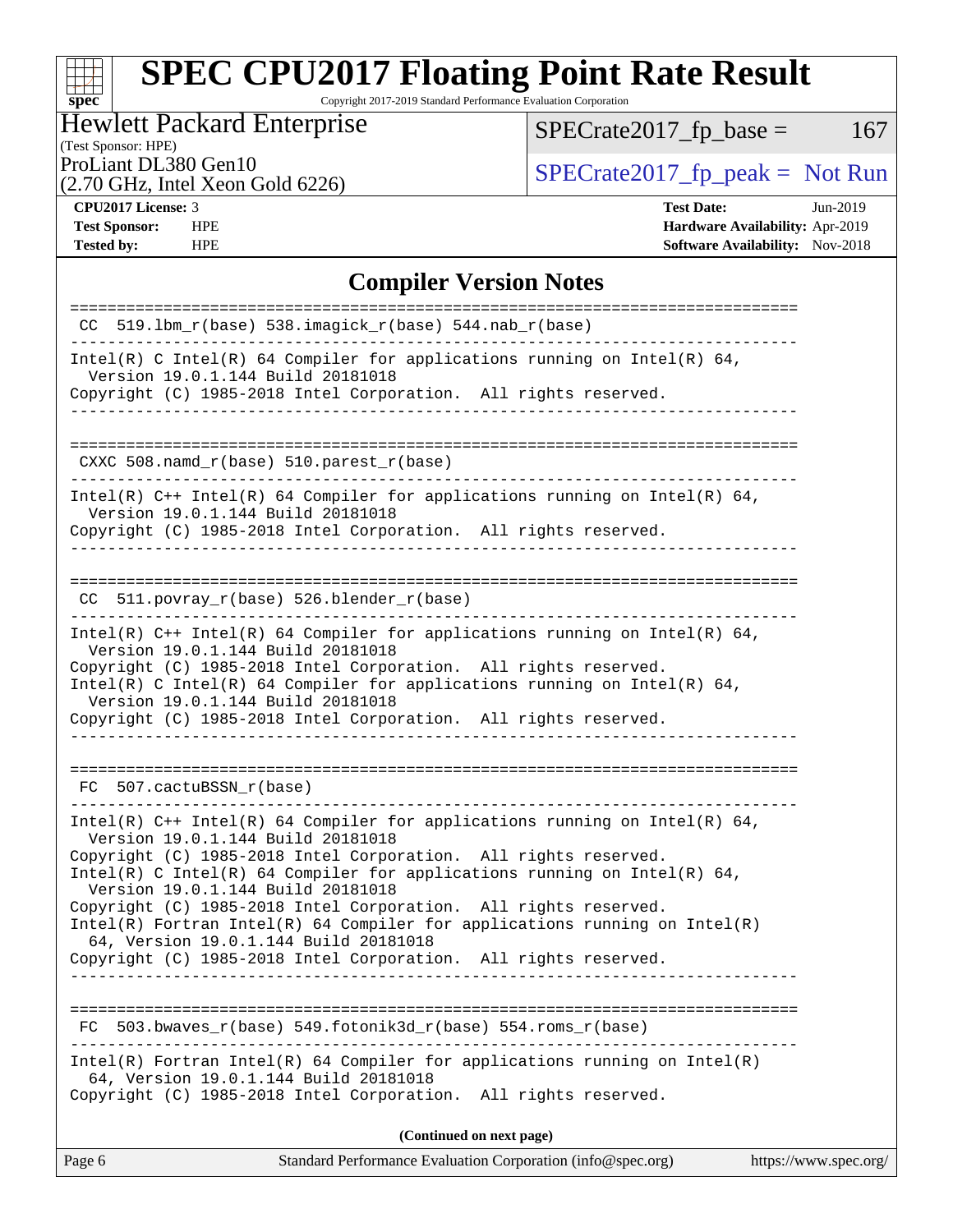Copyright 2017-2019 Standard Performance Evaluation Corporation

### Hewlett Packard Enterprise

(Test Sponsor: HPE)

 $SPECTate2017<sub>fr</sub> base = 167$ 

(2.70 GHz, Intel Xeon Gold 6226)

ProLiant DL380 Gen10  $SPECTA 526$   $SPECTA 526$   $SPECTA 526$ 

**[spec](http://www.spec.org/)**

**[CPU2017 License:](http://www.spec.org/auto/cpu2017/Docs/result-fields.html#CPU2017License)** 3 **[Test Date:](http://www.spec.org/auto/cpu2017/Docs/result-fields.html#TestDate)** Jun-2019 **[Test Sponsor:](http://www.spec.org/auto/cpu2017/Docs/result-fields.html#TestSponsor)** HPE **[Hardware Availability:](http://www.spec.org/auto/cpu2017/Docs/result-fields.html#HardwareAvailability)** Apr-2019 **[Tested by:](http://www.spec.org/auto/cpu2017/Docs/result-fields.html#Testedby)** HPE **[Software Availability:](http://www.spec.org/auto/cpu2017/Docs/result-fields.html#SoftwareAvailability)** Nov-2018

### **[Compiler Version Notes \(Continued\)](http://www.spec.org/auto/cpu2017/Docs/result-fields.html#CompilerVersionNotes)**

==============================================================================  $CC$  521.wrf $r(base)$  527.cam $4$  $r(base)$ 

------------------------------------------------------------------------------ Intel(R) Fortran Intel(R) 64 Compiler for applications running on Intel(R) 64, Version 19.0.1.144 Build 20181018 Copyright (C) 1985-2018 Intel Corporation. All rights reserved. Intel(R) C Intel(R) 64 Compiler for applications running on Intel(R) 64, Version 19.0.1.144 Build 20181018 Copyright (C) 1985-2018 Intel Corporation. All rights reserved. ------------------------------------------------------------------------------

------------------------------------------------------------------------------

## **[Base Compiler Invocation](http://www.spec.org/auto/cpu2017/Docs/result-fields.html#BaseCompilerInvocation)**

[C benchmarks](http://www.spec.org/auto/cpu2017/Docs/result-fields.html#Cbenchmarks): [icc -m64 -std=c11](http://www.spec.org/cpu2017/results/res2019q3/cpu2017-20190709-16090.flags.html#user_CCbase_intel_icc_64bit_c11_33ee0cdaae7deeeab2a9725423ba97205ce30f63b9926c2519791662299b76a0318f32ddfffdc46587804de3178b4f9328c46fa7c2b0cd779d7a61945c91cd35)

[C++ benchmarks:](http://www.spec.org/auto/cpu2017/Docs/result-fields.html#CXXbenchmarks) [icpc -m64](http://www.spec.org/cpu2017/results/res2019q3/cpu2017-20190709-16090.flags.html#user_CXXbase_intel_icpc_64bit_4ecb2543ae3f1412ef961e0650ca070fec7b7afdcd6ed48761b84423119d1bf6bdf5cad15b44d48e7256388bc77273b966e5eb805aefd121eb22e9299b2ec9d9)

[Fortran benchmarks](http://www.spec.org/auto/cpu2017/Docs/result-fields.html#Fortranbenchmarks): [ifort -m64](http://www.spec.org/cpu2017/results/res2019q3/cpu2017-20190709-16090.flags.html#user_FCbase_intel_ifort_64bit_24f2bb282fbaeffd6157abe4f878425411749daecae9a33200eee2bee2fe76f3b89351d69a8130dd5949958ce389cf37ff59a95e7a40d588e8d3a57e0c3fd751)

[Benchmarks using both Fortran and C](http://www.spec.org/auto/cpu2017/Docs/result-fields.html#BenchmarksusingbothFortranandC): [ifort -m64](http://www.spec.org/cpu2017/results/res2019q3/cpu2017-20190709-16090.flags.html#user_CC_FCbase_intel_ifort_64bit_24f2bb282fbaeffd6157abe4f878425411749daecae9a33200eee2bee2fe76f3b89351d69a8130dd5949958ce389cf37ff59a95e7a40d588e8d3a57e0c3fd751) [icc -m64 -std=c11](http://www.spec.org/cpu2017/results/res2019q3/cpu2017-20190709-16090.flags.html#user_CC_FCbase_intel_icc_64bit_c11_33ee0cdaae7deeeab2a9725423ba97205ce30f63b9926c2519791662299b76a0318f32ddfffdc46587804de3178b4f9328c46fa7c2b0cd779d7a61945c91cd35)

[Benchmarks using both C and C++](http://www.spec.org/auto/cpu2017/Docs/result-fields.html#BenchmarksusingbothCandCXX): [icpc -m64](http://www.spec.org/cpu2017/results/res2019q3/cpu2017-20190709-16090.flags.html#user_CC_CXXbase_intel_icpc_64bit_4ecb2543ae3f1412ef961e0650ca070fec7b7afdcd6ed48761b84423119d1bf6bdf5cad15b44d48e7256388bc77273b966e5eb805aefd121eb22e9299b2ec9d9) [icc -m64 -std=c11](http://www.spec.org/cpu2017/results/res2019q3/cpu2017-20190709-16090.flags.html#user_CC_CXXbase_intel_icc_64bit_c11_33ee0cdaae7deeeab2a9725423ba97205ce30f63b9926c2519791662299b76a0318f32ddfffdc46587804de3178b4f9328c46fa7c2b0cd779d7a61945c91cd35)

[Benchmarks using Fortran, C, and C++:](http://www.spec.org/auto/cpu2017/Docs/result-fields.html#BenchmarksusingFortranCandCXX) [icpc -m64](http://www.spec.org/cpu2017/results/res2019q3/cpu2017-20190709-16090.flags.html#user_CC_CXX_FCbase_intel_icpc_64bit_4ecb2543ae3f1412ef961e0650ca070fec7b7afdcd6ed48761b84423119d1bf6bdf5cad15b44d48e7256388bc77273b966e5eb805aefd121eb22e9299b2ec9d9) [icc -m64 -std=c11](http://www.spec.org/cpu2017/results/res2019q3/cpu2017-20190709-16090.flags.html#user_CC_CXX_FCbase_intel_icc_64bit_c11_33ee0cdaae7deeeab2a9725423ba97205ce30f63b9926c2519791662299b76a0318f32ddfffdc46587804de3178b4f9328c46fa7c2b0cd779d7a61945c91cd35) [ifort -m64](http://www.spec.org/cpu2017/results/res2019q3/cpu2017-20190709-16090.flags.html#user_CC_CXX_FCbase_intel_ifort_64bit_24f2bb282fbaeffd6157abe4f878425411749daecae9a33200eee2bee2fe76f3b89351d69a8130dd5949958ce389cf37ff59a95e7a40d588e8d3a57e0c3fd751)

## **[Base Portability Flags](http://www.spec.org/auto/cpu2017/Docs/result-fields.html#BasePortabilityFlags)**

 503.bwaves\_r: [-DSPEC\\_LP64](http://www.spec.org/cpu2017/results/res2019q3/cpu2017-20190709-16090.flags.html#suite_basePORTABILITY503_bwaves_r_DSPEC_LP64) 507.cactuBSSN\_r: [-DSPEC\\_LP64](http://www.spec.org/cpu2017/results/res2019q3/cpu2017-20190709-16090.flags.html#suite_basePORTABILITY507_cactuBSSN_r_DSPEC_LP64) 508.namd\_r: [-DSPEC\\_LP64](http://www.spec.org/cpu2017/results/res2019q3/cpu2017-20190709-16090.flags.html#suite_basePORTABILITY508_namd_r_DSPEC_LP64) 510.parest\_r: [-DSPEC\\_LP64](http://www.spec.org/cpu2017/results/res2019q3/cpu2017-20190709-16090.flags.html#suite_basePORTABILITY510_parest_r_DSPEC_LP64) 511.povray\_r: [-DSPEC\\_LP64](http://www.spec.org/cpu2017/results/res2019q3/cpu2017-20190709-16090.flags.html#suite_basePORTABILITY511_povray_r_DSPEC_LP64) 519.lbm\_r: [-DSPEC\\_LP64](http://www.spec.org/cpu2017/results/res2019q3/cpu2017-20190709-16090.flags.html#suite_basePORTABILITY519_lbm_r_DSPEC_LP64) 521.wrf\_r: [-DSPEC\\_LP64](http://www.spec.org/cpu2017/results/res2019q3/cpu2017-20190709-16090.flags.html#suite_basePORTABILITY521_wrf_r_DSPEC_LP64) [-DSPEC\\_CASE\\_FLAG](http://www.spec.org/cpu2017/results/res2019q3/cpu2017-20190709-16090.flags.html#b521.wrf_r_baseCPORTABILITY_DSPEC_CASE_FLAG) [-convert big\\_endian](http://www.spec.org/cpu2017/results/res2019q3/cpu2017-20190709-16090.flags.html#user_baseFPORTABILITY521_wrf_r_convert_big_endian_c3194028bc08c63ac5d04de18c48ce6d347e4e562e8892b8bdbdc0214820426deb8554edfa529a3fb25a586e65a3d812c835984020483e7e73212c4d31a38223) 526.blender\_r: [-DSPEC\\_LP64](http://www.spec.org/cpu2017/results/res2019q3/cpu2017-20190709-16090.flags.html#suite_basePORTABILITY526_blender_r_DSPEC_LP64) [-DSPEC\\_LINUX](http://www.spec.org/cpu2017/results/res2019q3/cpu2017-20190709-16090.flags.html#b526.blender_r_baseCPORTABILITY_DSPEC_LINUX) [-funsigned-char](http://www.spec.org/cpu2017/results/res2019q3/cpu2017-20190709-16090.flags.html#user_baseCPORTABILITY526_blender_r_force_uchar_40c60f00ab013830e2dd6774aeded3ff59883ba5a1fc5fc14077f794d777847726e2a5858cbc7672e36e1b067e7e5c1d9a74f7176df07886a243d7cc18edfe67)

**(Continued on next page)**

Page 7 Standard Performance Evaluation Corporation [\(info@spec.org\)](mailto:info@spec.org) <https://www.spec.org/>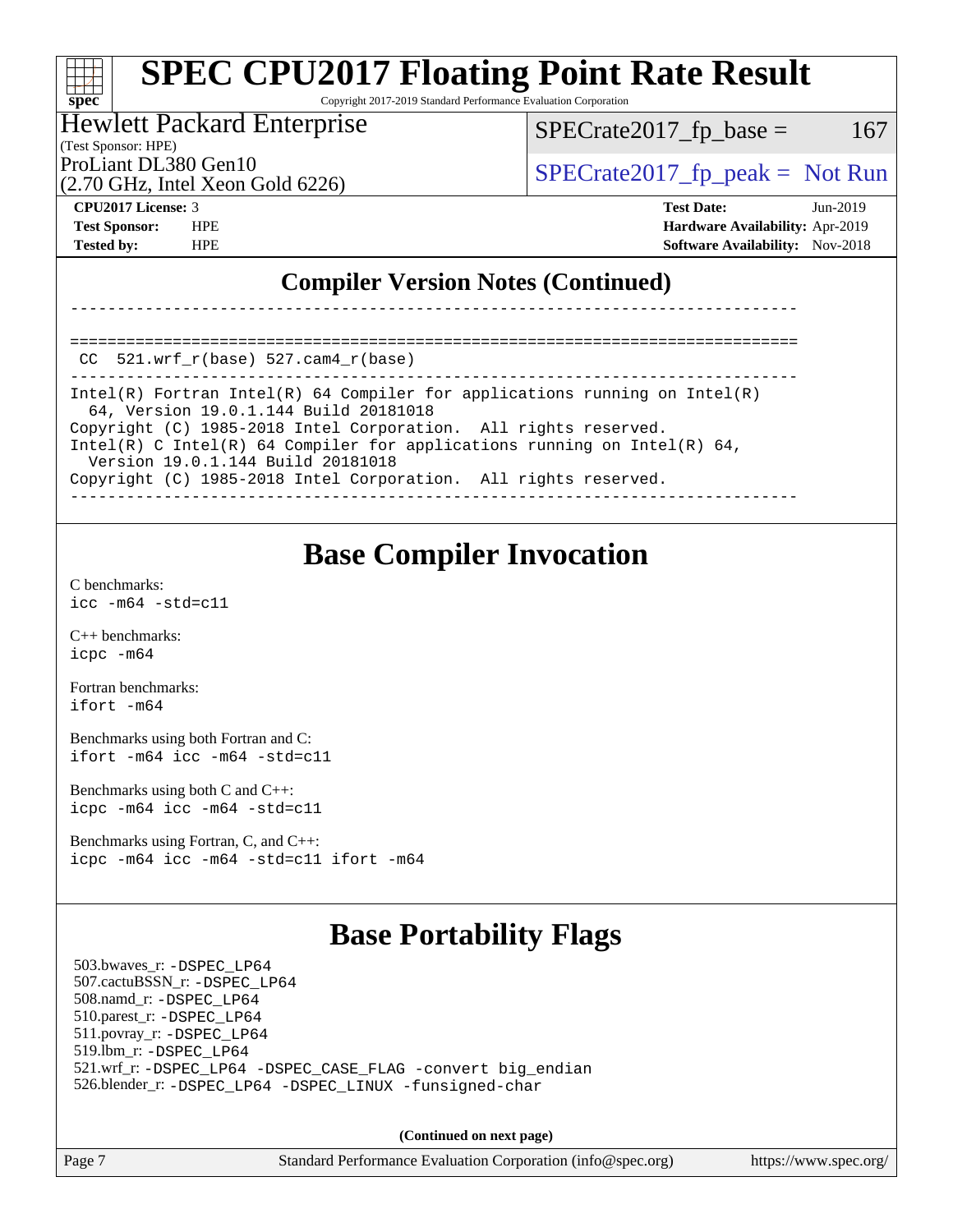### ti h **[spec](http://www.spec.org/)**

# **[SPEC CPU2017 Floating Point Rate Result](http://www.spec.org/auto/cpu2017/Docs/result-fields.html#SPECCPU2017FloatingPointRateResult)**

Copyright 2017-2019 Standard Performance Evaluation Corporation

### (Test Sponsor: HPE) Hewlett Packard Enterprise

 $SPECTate2017<sub>fr</sub> base = 167$ 

(2.70 GHz, Intel Xeon Gold 6226)

ProLiant DL380 Gen10  $SPECTA 526$   $SPECTA 526$   $SPECTA 526$ 

[C benchmarks](http://www.spec.org/auto/cpu2017/Docs/result-fields.html#Cbenchmarks):

**[CPU2017 License:](http://www.spec.org/auto/cpu2017/Docs/result-fields.html#CPU2017License)** 3 **[Test Date:](http://www.spec.org/auto/cpu2017/Docs/result-fields.html#TestDate)** Jun-2019 **[Test Sponsor:](http://www.spec.org/auto/cpu2017/Docs/result-fields.html#TestSponsor)** HPE **[Hardware Availability:](http://www.spec.org/auto/cpu2017/Docs/result-fields.html#HardwareAvailability)** Apr-2019 **[Tested by:](http://www.spec.org/auto/cpu2017/Docs/result-fields.html#Testedby)** HPE **[Software Availability:](http://www.spec.org/auto/cpu2017/Docs/result-fields.html#SoftwareAvailability)** Nov-2018

# **[Base Portability Flags \(Continued\)](http://www.spec.org/auto/cpu2017/Docs/result-fields.html#BasePortabilityFlags)**

 527.cam4\_r: [-DSPEC\\_LP64](http://www.spec.org/cpu2017/results/res2019q3/cpu2017-20190709-16090.flags.html#suite_basePORTABILITY527_cam4_r_DSPEC_LP64) [-DSPEC\\_CASE\\_FLAG](http://www.spec.org/cpu2017/results/res2019q3/cpu2017-20190709-16090.flags.html#b527.cam4_r_baseCPORTABILITY_DSPEC_CASE_FLAG) 538.imagick\_r: [-DSPEC\\_LP64](http://www.spec.org/cpu2017/results/res2019q3/cpu2017-20190709-16090.flags.html#suite_basePORTABILITY538_imagick_r_DSPEC_LP64) 544.nab\_r: [-DSPEC\\_LP64](http://www.spec.org/cpu2017/results/res2019q3/cpu2017-20190709-16090.flags.html#suite_basePORTABILITY544_nab_r_DSPEC_LP64) 549.fotonik3d\_r: [-DSPEC\\_LP64](http://www.spec.org/cpu2017/results/res2019q3/cpu2017-20190709-16090.flags.html#suite_basePORTABILITY549_fotonik3d_r_DSPEC_LP64) 554.roms\_r: [-DSPEC\\_LP64](http://www.spec.org/cpu2017/results/res2019q3/cpu2017-20190709-16090.flags.html#suite_basePORTABILITY554_roms_r_DSPEC_LP64)

## **[Base Optimization Flags](http://www.spec.org/auto/cpu2017/Docs/result-fields.html#BaseOptimizationFlags)**

[-xCORE-AVX2](http://www.spec.org/cpu2017/results/res2019q3/cpu2017-20190709-16090.flags.html#user_CCbase_f-xCORE-AVX2) [-ipo](http://www.spec.org/cpu2017/results/res2019q3/cpu2017-20190709-16090.flags.html#user_CCbase_f-ipo) [-O3](http://www.spec.org/cpu2017/results/res2019q3/cpu2017-20190709-16090.flags.html#user_CCbase_f-O3) [-no-prec-div](http://www.spec.org/cpu2017/results/res2019q3/cpu2017-20190709-16090.flags.html#user_CCbase_f-no-prec-div) [-qopt-prefetch](http://www.spec.org/cpu2017/results/res2019q3/cpu2017-20190709-16090.flags.html#user_CCbase_f-qopt-prefetch) [-ffinite-math-only](http://www.spec.org/cpu2017/results/res2019q3/cpu2017-20190709-16090.flags.html#user_CCbase_f_finite_math_only_cb91587bd2077682c4b38af759c288ed7c732db004271a9512da14a4f8007909a5f1427ecbf1a0fb78ff2a814402c6114ac565ca162485bbcae155b5e4258871) [-qopt-mem-layout-trans=4](http://www.spec.org/cpu2017/results/res2019q3/cpu2017-20190709-16090.flags.html#user_CCbase_f-qopt-mem-layout-trans_fa39e755916c150a61361b7846f310bcdf6f04e385ef281cadf3647acec3f0ae266d1a1d22d972a7087a248fd4e6ca390a3634700869573d231a252c784941a8) [C++ benchmarks:](http://www.spec.org/auto/cpu2017/Docs/result-fields.html#CXXbenchmarks) [-xCORE-AVX2](http://www.spec.org/cpu2017/results/res2019q3/cpu2017-20190709-16090.flags.html#user_CXXbase_f-xCORE-AVX2) [-ipo](http://www.spec.org/cpu2017/results/res2019q3/cpu2017-20190709-16090.flags.html#user_CXXbase_f-ipo) [-O3](http://www.spec.org/cpu2017/results/res2019q3/cpu2017-20190709-16090.flags.html#user_CXXbase_f-O3) [-no-prec-div](http://www.spec.org/cpu2017/results/res2019q3/cpu2017-20190709-16090.flags.html#user_CXXbase_f-no-prec-div) [-qopt-prefetch](http://www.spec.org/cpu2017/results/res2019q3/cpu2017-20190709-16090.flags.html#user_CXXbase_f-qopt-prefetch) [-ffinite-math-only](http://www.spec.org/cpu2017/results/res2019q3/cpu2017-20190709-16090.flags.html#user_CXXbase_f_finite_math_only_cb91587bd2077682c4b38af759c288ed7c732db004271a9512da14a4f8007909a5f1427ecbf1a0fb78ff2a814402c6114ac565ca162485bbcae155b5e4258871) [-qopt-mem-layout-trans=4](http://www.spec.org/cpu2017/results/res2019q3/cpu2017-20190709-16090.flags.html#user_CXXbase_f-qopt-mem-layout-trans_fa39e755916c150a61361b7846f310bcdf6f04e385ef281cadf3647acec3f0ae266d1a1d22d972a7087a248fd4e6ca390a3634700869573d231a252c784941a8) [Fortran benchmarks](http://www.spec.org/auto/cpu2017/Docs/result-fields.html#Fortranbenchmarks): [-xCORE-AVX2](http://www.spec.org/cpu2017/results/res2019q3/cpu2017-20190709-16090.flags.html#user_FCbase_f-xCORE-AVX2) [-ipo](http://www.spec.org/cpu2017/results/res2019q3/cpu2017-20190709-16090.flags.html#user_FCbase_f-ipo) [-O3](http://www.spec.org/cpu2017/results/res2019q3/cpu2017-20190709-16090.flags.html#user_FCbase_f-O3) [-no-prec-div](http://www.spec.org/cpu2017/results/res2019q3/cpu2017-20190709-16090.flags.html#user_FCbase_f-no-prec-div) [-qopt-prefetch](http://www.spec.org/cpu2017/results/res2019q3/cpu2017-20190709-16090.flags.html#user_FCbase_f-qopt-prefetch) [-ffinite-math-only](http://www.spec.org/cpu2017/results/res2019q3/cpu2017-20190709-16090.flags.html#user_FCbase_f_finite_math_only_cb91587bd2077682c4b38af759c288ed7c732db004271a9512da14a4f8007909a5f1427ecbf1a0fb78ff2a814402c6114ac565ca162485bbcae155b5e4258871) [-qopt-mem-layout-trans=4](http://www.spec.org/cpu2017/results/res2019q3/cpu2017-20190709-16090.flags.html#user_FCbase_f-qopt-mem-layout-trans_fa39e755916c150a61361b7846f310bcdf6f04e385ef281cadf3647acec3f0ae266d1a1d22d972a7087a248fd4e6ca390a3634700869573d231a252c784941a8) [-auto](http://www.spec.org/cpu2017/results/res2019q3/cpu2017-20190709-16090.flags.html#user_FCbase_f-auto) [-nostandard-realloc-lhs](http://www.spec.org/cpu2017/results/res2019q3/cpu2017-20190709-16090.flags.html#user_FCbase_f_2003_std_realloc_82b4557e90729c0f113870c07e44d33d6f5a304b4f63d4c15d2d0f1fab99f5daaed73bdb9275d9ae411527f28b936061aa8b9c8f2d63842963b95c9dd6426b8a) [-align array32byte](http://www.spec.org/cpu2017/results/res2019q3/cpu2017-20190709-16090.flags.html#user_FCbase_align_array32byte_b982fe038af199962ba9a80c053b8342c548c85b40b8e86eb3cc33dee0d7986a4af373ac2d51c3f7cf710a18d62fdce2948f201cd044323541f22fc0fffc51b6)

[Benchmarks using both Fortran and C](http://www.spec.org/auto/cpu2017/Docs/result-fields.html#BenchmarksusingbothFortranandC): [-xCORE-AVX2](http://www.spec.org/cpu2017/results/res2019q3/cpu2017-20190709-16090.flags.html#user_CC_FCbase_f-xCORE-AVX2) [-ipo](http://www.spec.org/cpu2017/results/res2019q3/cpu2017-20190709-16090.flags.html#user_CC_FCbase_f-ipo) [-O3](http://www.spec.org/cpu2017/results/res2019q3/cpu2017-20190709-16090.flags.html#user_CC_FCbase_f-O3) [-no-prec-div](http://www.spec.org/cpu2017/results/res2019q3/cpu2017-20190709-16090.flags.html#user_CC_FCbase_f-no-prec-div) [-qopt-prefetch](http://www.spec.org/cpu2017/results/res2019q3/cpu2017-20190709-16090.flags.html#user_CC_FCbase_f-qopt-prefetch) [-ffinite-math-only](http://www.spec.org/cpu2017/results/res2019q3/cpu2017-20190709-16090.flags.html#user_CC_FCbase_f_finite_math_only_cb91587bd2077682c4b38af759c288ed7c732db004271a9512da14a4f8007909a5f1427ecbf1a0fb78ff2a814402c6114ac565ca162485bbcae155b5e4258871) [-qopt-mem-layout-trans=4](http://www.spec.org/cpu2017/results/res2019q3/cpu2017-20190709-16090.flags.html#user_CC_FCbase_f-qopt-mem-layout-trans_fa39e755916c150a61361b7846f310bcdf6f04e385ef281cadf3647acec3f0ae266d1a1d22d972a7087a248fd4e6ca390a3634700869573d231a252c784941a8) [-auto](http://www.spec.org/cpu2017/results/res2019q3/cpu2017-20190709-16090.flags.html#user_CC_FCbase_f-auto) [-nostandard-realloc-lhs](http://www.spec.org/cpu2017/results/res2019q3/cpu2017-20190709-16090.flags.html#user_CC_FCbase_f_2003_std_realloc_82b4557e90729c0f113870c07e44d33d6f5a304b4f63d4c15d2d0f1fab99f5daaed73bdb9275d9ae411527f28b936061aa8b9c8f2d63842963b95c9dd6426b8a) [-align array32byte](http://www.spec.org/cpu2017/results/res2019q3/cpu2017-20190709-16090.flags.html#user_CC_FCbase_align_array32byte_b982fe038af199962ba9a80c053b8342c548c85b40b8e86eb3cc33dee0d7986a4af373ac2d51c3f7cf710a18d62fdce2948f201cd044323541f22fc0fffc51b6)

[Benchmarks using both C and C++](http://www.spec.org/auto/cpu2017/Docs/result-fields.html#BenchmarksusingbothCandCXX): [-xCORE-AVX2](http://www.spec.org/cpu2017/results/res2019q3/cpu2017-20190709-16090.flags.html#user_CC_CXXbase_f-xCORE-AVX2) [-ipo](http://www.spec.org/cpu2017/results/res2019q3/cpu2017-20190709-16090.flags.html#user_CC_CXXbase_f-ipo) [-O3](http://www.spec.org/cpu2017/results/res2019q3/cpu2017-20190709-16090.flags.html#user_CC_CXXbase_f-O3) [-no-prec-div](http://www.spec.org/cpu2017/results/res2019q3/cpu2017-20190709-16090.flags.html#user_CC_CXXbase_f-no-prec-div) [-qopt-prefetch](http://www.spec.org/cpu2017/results/res2019q3/cpu2017-20190709-16090.flags.html#user_CC_CXXbase_f-qopt-prefetch) [-ffinite-math-only](http://www.spec.org/cpu2017/results/res2019q3/cpu2017-20190709-16090.flags.html#user_CC_CXXbase_f_finite_math_only_cb91587bd2077682c4b38af759c288ed7c732db004271a9512da14a4f8007909a5f1427ecbf1a0fb78ff2a814402c6114ac565ca162485bbcae155b5e4258871) [-qopt-mem-layout-trans=4](http://www.spec.org/cpu2017/results/res2019q3/cpu2017-20190709-16090.flags.html#user_CC_CXXbase_f-qopt-mem-layout-trans_fa39e755916c150a61361b7846f310bcdf6f04e385ef281cadf3647acec3f0ae266d1a1d22d972a7087a248fd4e6ca390a3634700869573d231a252c784941a8)

[Benchmarks using Fortran, C, and C++:](http://www.spec.org/auto/cpu2017/Docs/result-fields.html#BenchmarksusingFortranCandCXX) [-xCORE-AVX2](http://www.spec.org/cpu2017/results/res2019q3/cpu2017-20190709-16090.flags.html#user_CC_CXX_FCbase_f-xCORE-AVX2) [-ipo](http://www.spec.org/cpu2017/results/res2019q3/cpu2017-20190709-16090.flags.html#user_CC_CXX_FCbase_f-ipo) [-O3](http://www.spec.org/cpu2017/results/res2019q3/cpu2017-20190709-16090.flags.html#user_CC_CXX_FCbase_f-O3) [-no-prec-div](http://www.spec.org/cpu2017/results/res2019q3/cpu2017-20190709-16090.flags.html#user_CC_CXX_FCbase_f-no-prec-div) [-qopt-prefetch](http://www.spec.org/cpu2017/results/res2019q3/cpu2017-20190709-16090.flags.html#user_CC_CXX_FCbase_f-qopt-prefetch) [-ffinite-math-only](http://www.spec.org/cpu2017/results/res2019q3/cpu2017-20190709-16090.flags.html#user_CC_CXX_FCbase_f_finite_math_only_cb91587bd2077682c4b38af759c288ed7c732db004271a9512da14a4f8007909a5f1427ecbf1a0fb78ff2a814402c6114ac565ca162485bbcae155b5e4258871) [-qopt-mem-layout-trans=4](http://www.spec.org/cpu2017/results/res2019q3/cpu2017-20190709-16090.flags.html#user_CC_CXX_FCbase_f-qopt-mem-layout-trans_fa39e755916c150a61361b7846f310bcdf6f04e385ef281cadf3647acec3f0ae266d1a1d22d972a7087a248fd4e6ca390a3634700869573d231a252c784941a8) [-auto](http://www.spec.org/cpu2017/results/res2019q3/cpu2017-20190709-16090.flags.html#user_CC_CXX_FCbase_f-auto) [-nostandard-realloc-lhs](http://www.spec.org/cpu2017/results/res2019q3/cpu2017-20190709-16090.flags.html#user_CC_CXX_FCbase_f_2003_std_realloc_82b4557e90729c0f113870c07e44d33d6f5a304b4f63d4c15d2d0f1fab99f5daaed73bdb9275d9ae411527f28b936061aa8b9c8f2d63842963b95c9dd6426b8a) [-align array32byte](http://www.spec.org/cpu2017/results/res2019q3/cpu2017-20190709-16090.flags.html#user_CC_CXX_FCbase_align_array32byte_b982fe038af199962ba9a80c053b8342c548c85b40b8e86eb3cc33dee0d7986a4af373ac2d51c3f7cf710a18d62fdce2948f201cd044323541f22fc0fffc51b6)

The flags files that were used to format this result can be browsed at <http://www.spec.org/cpu2017/flags/Intel-ic18.0-official-linux64.2019-04-02.html> <http://www.spec.org/cpu2017/flags/HPE-Platform-Flags-Intel-V1.2-CLX-revB.html>

You can also download the XML flags sources by saving the following links: <http://www.spec.org/cpu2017/flags/Intel-ic18.0-official-linux64.2019-04-02.xml> <http://www.spec.org/cpu2017/flags/HPE-Platform-Flags-Intel-V1.2-CLX-revB.xml>